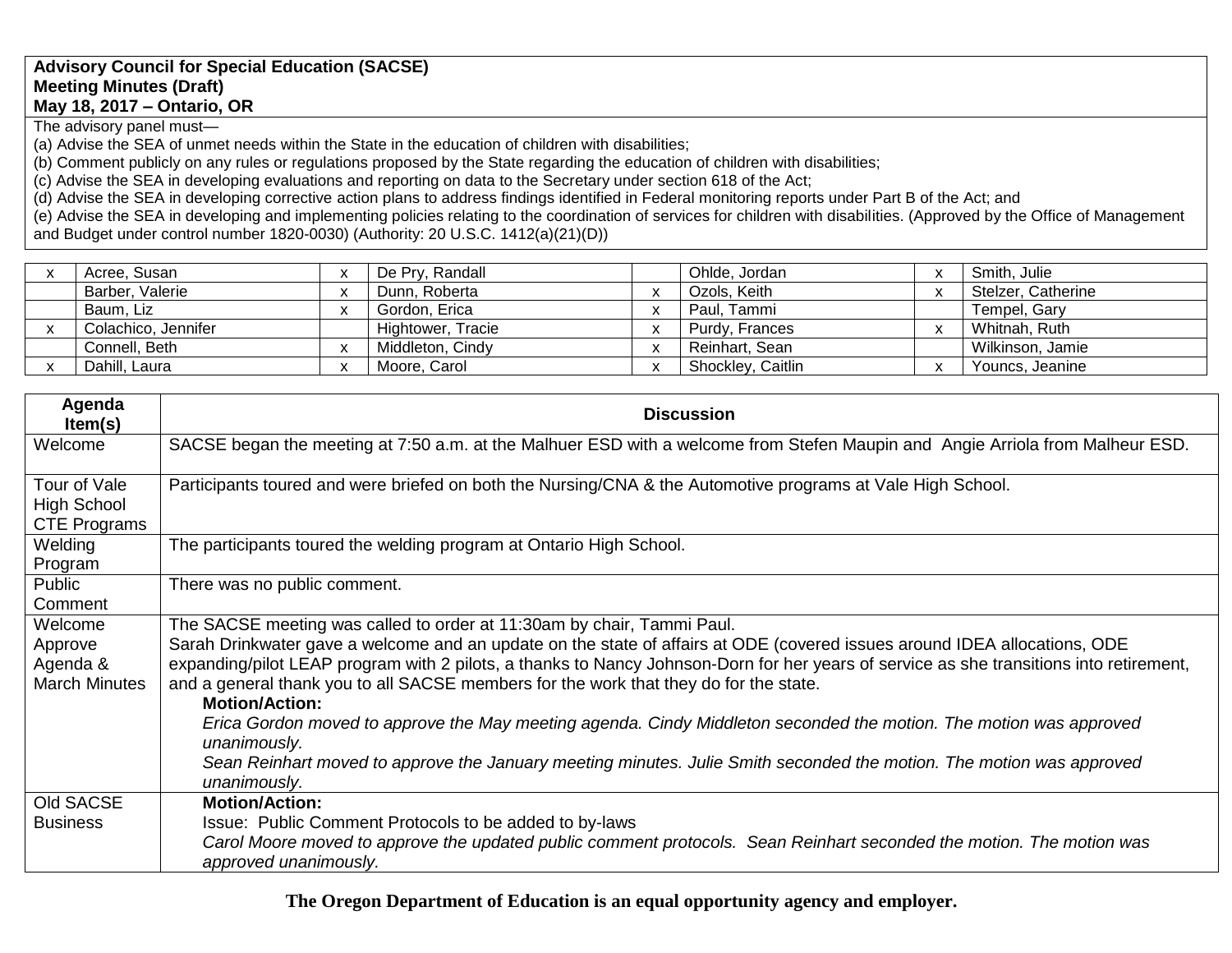|                                                              | Issue: Add L to the membership by-laws (Other persons associated with or interested in the education of children with disabilities.)<br>Julie Smith moved to approve the addition of L to the membership requirements in the by-laws. Cindy Middleton seconded the<br>motion. The motion was approved unanimously.                                                                                                                                                                                                                                                                                                                                                                                                                                                                                                                                                                                                                                                                                                                                                                                                                                                                    |
|--------------------------------------------------------------|---------------------------------------------------------------------------------------------------------------------------------------------------------------------------------------------------------------------------------------------------------------------------------------------------------------------------------------------------------------------------------------------------------------------------------------------------------------------------------------------------------------------------------------------------------------------------------------------------------------------------------------------------------------------------------------------------------------------------------------------------------------------------------------------------------------------------------------------------------------------------------------------------------------------------------------------------------------------------------------------------------------------------------------------------------------------------------------------------------------------------------------------------------------------------------------|
| <b>Working Lunch</b>                                         | SACSE members had an open discussion with a local Family Network representative Kelly Poe, Director of Community Based Services<br>at Malheur ESD. Preschool Promise - Theresa Martinez is the Director of Preschool Promise classrooms in Nyssa and Vale. We also<br>have three home-based preschool programs. Of those three, one in Ontario is monolingual Spanish speaking, another in Ontario is<br>bilingual Spanish and English and the third home based program is in Baker City (English speaking). We requested 100 children to be<br>served and were only awarded 50. We have wait lists and would love to serve more. We have identified many special needs that would<br>not have been identified prior to kindergarten. Laura Brown told the group about her child (on the spectrum) who is being served in the<br>Vale Preschool Promise classroom. She also explained that part way through the year, she applied to be an aide in the Nyssa classroom<br>and was hired. She talked about the skills she has learned and the advancements her child has made in the program.                                                                                          |
|                                                              | In working through her conversations points on the pre-school promise the following members had questions; Sarah Drinkwater asked<br>about funds being at risk moving forward, Tammi Paul wondered about the level of parent involvement and Francis Purdy asked a<br>clarifying point around Medicaid billing with how a pediatrician can order family support for both behavior and physical conditions.                                                                                                                                                                                                                                                                                                                                                                                                                                                                                                                                                                                                                                                                                                                                                                            |
|                                                              | Kelly Poe also described their implementation of the parent cafes. Parent Café is a tool used to develop positive relationships between<br>parents. It is strength-based and research-based. It has been very well received and the events have been well attended. Be Strong<br>Families is the organization who developed the model.                                                                                                                                                                                                                                                                                                                                                                                                                                                                                                                                                                                                                                                                                                                                                                                                                                                |
|                                                              | Cindy Middleton questioned how this program has had an effect on the regions EI/ECSE numbers.                                                                                                                                                                                                                                                                                                                                                                                                                                                                                                                                                                                                                                                                                                                                                                                                                                                                                                                                                                                                                                                                                         |
| <b>Early Learning</b><br>Hub & LEAP<br>Presentation          | Kelly Poe, Director of Community Based Services at Malheur ESD presented on the Early Learning Hub & LEAP Presentation. LEAP -<br>Stephanie Navarrete explained the upcoming LEAP classroom that will be in Nyssa and Ontario for students on the spectrum. Four or<br>five students will be in a class with about 10 typical peers, a teacher and two assistants. This will take place three hours daily/four days<br>each week. The research is very positive for all students in the program. Focused Child Care Networks - We have about 22 home based<br>child care providers who work with a professional development coordinator to increase skills and environment for children in care. Home<br>Visiting Network – This Malheur County group of home visitors meets monthly to share strategies, concerns, skill building, and cases<br>management. Equity for Common Good - In order to create long-lasting impact, we created a practical, yet transformational plan to<br>advance equity by meeting communities where they are and allowing them to set the pace. The very intent of this project is to allow local<br>communities to own their work in advancing equity. |
| CTE, YTP, &<br>Vocational<br>Rehabilitation<br>Presentations | Stefen Maupin, CTE Coordinator ESD, presented information on Malheur ESD's CTE Revamp, YTP, and Vocational Rehabilitation. The<br>presentation was used to explain in further detail the morning tour of programs and how YTP and Vocational Rehabilitation plays into it<br>also. One of the statistics Stefen Maupin discussed in their CTE programs fell under the term, "Academic Disability" in regards to who is<br>participating in his programs. Tammi Paul questioned that term and he referred us to ODE Educational Specialist Dan Adams.                                                                                                                                                                                                                                                                                                                                                                                                                                                                                                                                                                                                                                  |